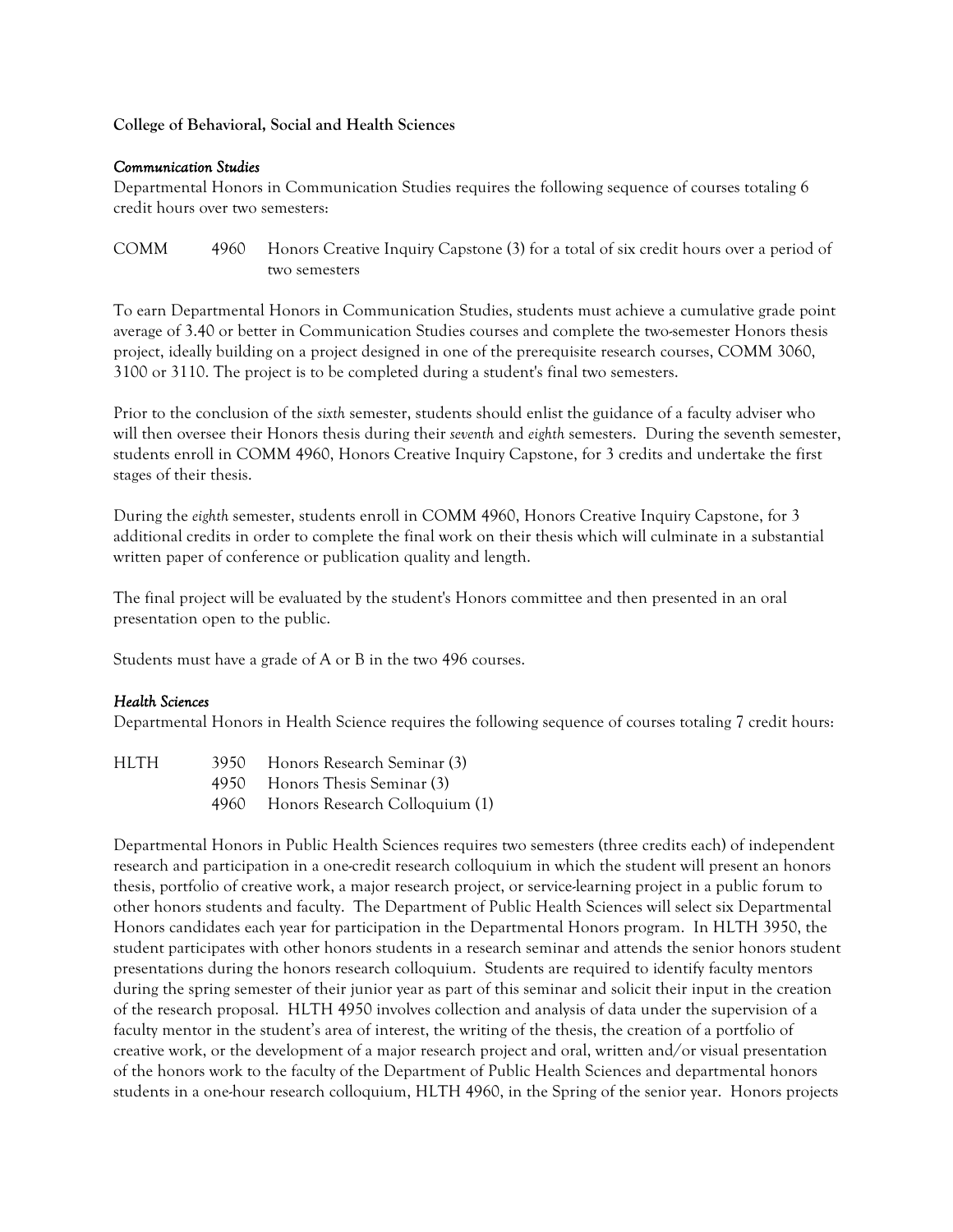are expected to involve substantial independent research and will demonstrate a command of the appropriate literature.

### *Nursing*

Departmental Honors in Nursing requires the following sequence of courses totaling 9 credit hours:

| nurs. |      | 3280 Honors Seminar I (2)   |
|-------|------|-----------------------------|
|       | 3300 | Research in Nursing (3)     |
|       |      | 4200 Honors Seminar II (2)  |
|       |      | 4280 Honors Seminar III (2) |

Students work with an honors mentor to develop and implement an honors project. In NURS 3280, students identify an area of interest, identify team members for their project, and contact a faculty mentor. In NURS 3300, students review the literature about their topic and begin to develop their proposals. In NURS 4280, students finalize their proposal and submit for funding, then in NURS 4280, students carry out their project, write it up and present it at the college research day and at any Clemson University Honors research day.

This is designed to provide nursing honors students an opportunity for advanced, independent and indepth study of a clinical problem or professional issue in nursing under the guidance of a faculty preceptor.

Honors nursing students develop and implement a directed study project or honors thesis that addresses a major clinical problem related to nursing or a professional nursing issue.

Students will be admitted to the Honors Program in Nursing in the Fall semester only.

#### *Parks, Recreation, and Tourism Management*

Departmental Honors in Parks, Recreation, and Tourism Management requires the following sequence of courses totaling 9 credit hours:

PRTM 3990 Introduction to Field Training and Research (1) 4090 Methods of Recreation Research I (3) 4100 Methods of Recreation Research II (3) 4990 Presentation of Honors Projects (1) 9100 Research Seminar (1)

PRTM Departmental Honors is earned through a cohort-based program. Students may apply to the Departmental Honors Coordinator to participate in the program or faculty may nominate students for the program. Applications are processed each fall and the PRTM Department selects approximately seven candidates for each cohort annually.

Departmental Honors students begin the program by taking PRTM 3990 to orient them to their upcoming research projects, including providing background information and related field experiences. Following PRTM 3990, students will take the sequence of PRTM 4090 and 4100 with a faculty member who has a research project beginning or ongoing. In PRTM 4090 the students will learn the rationale for the faculty member's project, examine the scientific literature relevant to the project, become familiar with the methods and tools related to the research, and develop a research proposal that fits within or compliments the planned or ongoing research project. In PRTM 4100 the student will conduct the proposed research project, including any necessary field work, data collection, or analyses. Students then take PRTM 9100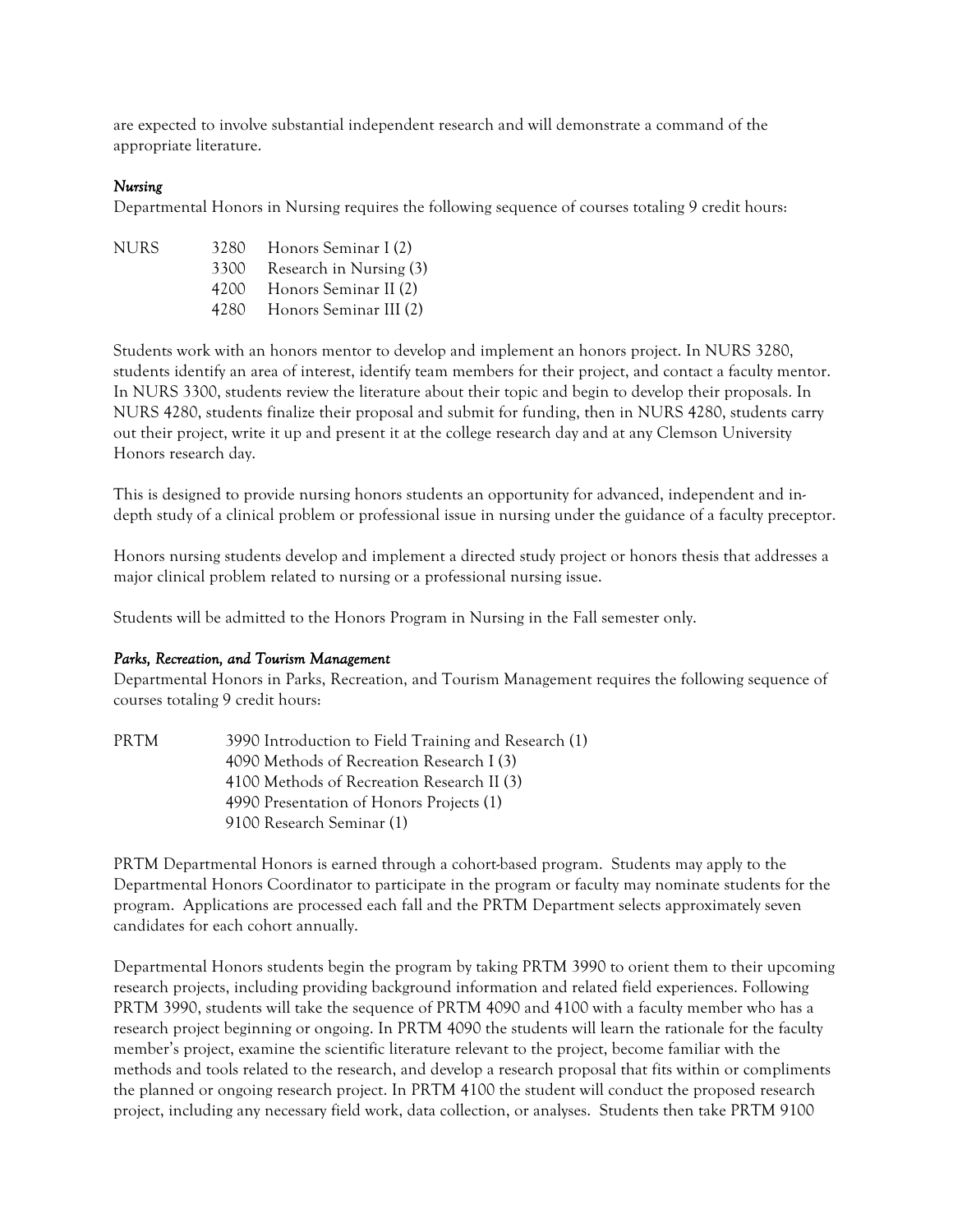(graded as a pass/no pass course based predominantly on attendance and participation) in conjunction with HON 4000 to provide insights into graduate-level research, research presentations, and the potential opportunities afforded in a PRTM graduate program. Honors students earn graduate credits for taking PRTM 9100, as allowed by university policy for undergraduate seniors with a 3.0 GPA or higher. Finally, in PRTM 4990 the students complete a written summary of the project conducted in PRTM 4100 and prepare and present an oral summary of the project. The oral presentation will be made in PRTM 9100 or in an appropriate professional setting with the permission of the supervising instructor. Upon approval of the Departmental Honors Coordinator, PRTM 4080 Honors Internship (6 credits) may be take in place of PRTM 4090 and 4100.

The eight honors-based credit hours from PRTM 3990, 4090, 4100, and 4990 (or PRTM 4080, if taken) may in some cases be substituted for regular degree requirements.

Departmental Honors may not be available to students concentrating in Golf or Recreation Therapy because of conflicts with external requirements for professional certification.

### *Political Science*

Departmental Honors in Political Science requires the following sequence of courses totaling 8 credit hours:

| POSC <sub>2</sub> |      | 3950 Junior Honors Research Seminar (1) |
|-------------------|------|-----------------------------------------|
|                   |      | 3960 Junior Honors Research (1)         |
|                   | 4900 | Senior Honors Thesis Research (3)       |
|                   |      | 4910 Senior Honors Thesis (3)           |
|                   |      |                                         |

Departmental Honors in Political Science consists of four courses, of which, three (3) hours will count toward the 30 hours in Political Science required for graduation. In your junior year you will take POSC 3950 and POSC 3960. In POSC 3950, you will participate with other honors students and with various members of the faculty in a research seminar. In this course, you will learn how to develop a research topic and how to choose an appropriate research methodology, and you will have the opportunity to hear research presentations by students who are writing their senior theses. At the conclusion of the course, you will prepare a research prospectus for a project to be completed the following semester in POSC 3960. This project will comprise a substantial research paper, written in conjunction with any approved three-credit 3000- or 4000-level political science course.

The senior thesis consists of a two-course sequence that will involve substantial independent research and will demonstrate a command of the appropriate literature. The thesis will be graded by your advisor, taking into account the comments of at least one other member of the faculty.

Requirements for POSC 4900 are assigned by your advisor and typically will consist of a detailed proposal or topic outline, an annotated bibliography, and other evidence of progress toward completion of the thesis. The final thesis grade will be summa cum laude, magna cum laude, cum laude, or no distinction. The course grade for POSC 4910 will be A for theses awarded an honors grade and B or below for theses awarded a grade of no distinction.

The Political Science Department also offers honors courses taught in a foreign language (French or Spanish):

POSC 3610 American Diplomacy and Politics (3)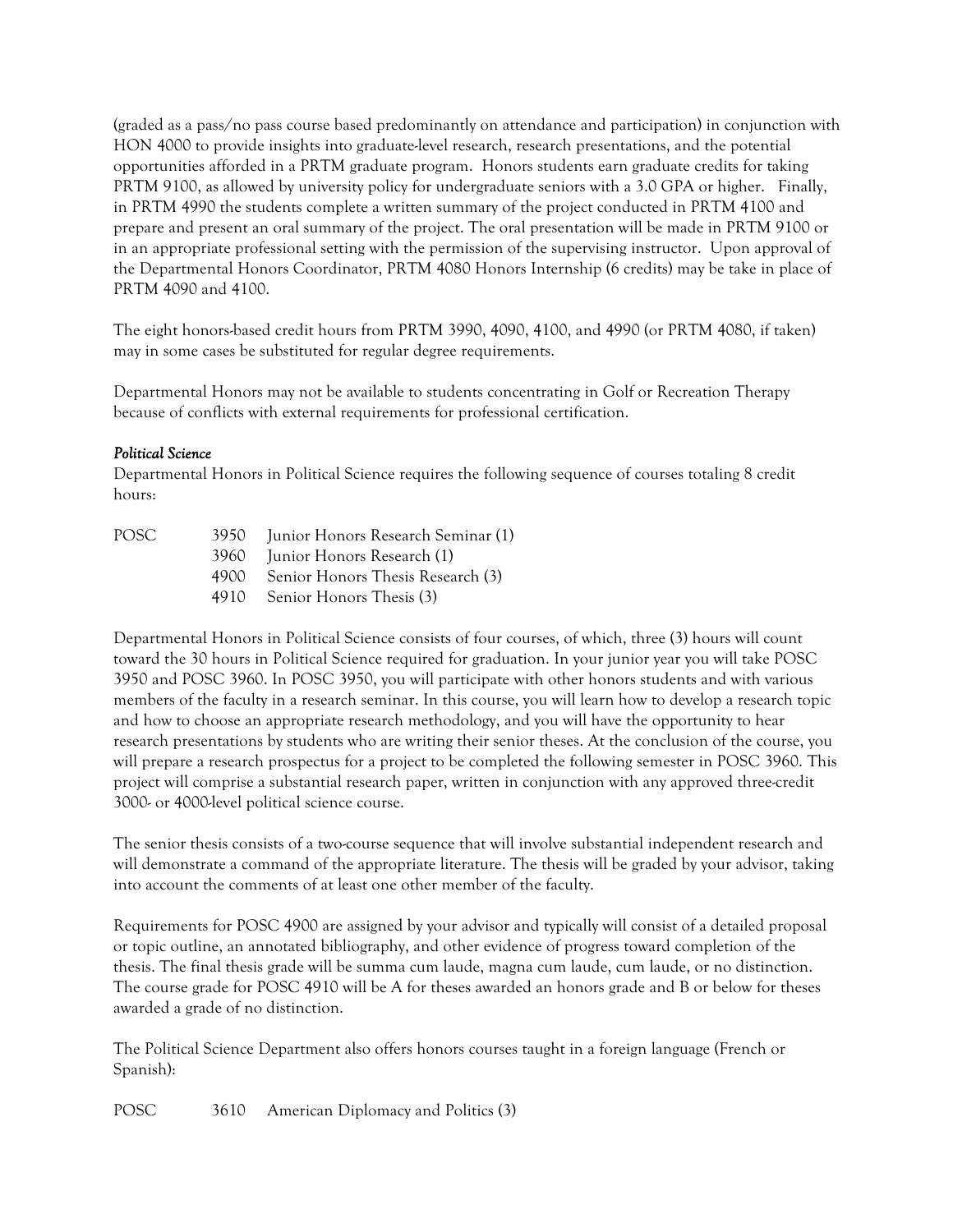3750 European Integration (3)

# *Psychology*

Departmental Honors in Psychology requires the following sequence of courses totaling 6-8 credit hours:

PSYC 4900 Senior Division Honors Research (2-4) 4910 Senior Division Honors Research II (2-4)

A cumulative GPA of 3.40 or higher in Psychology courses is required for participation in Departmental Honors. The program involves two semesters of independent research culminating in a thesis of publishable quality. The thesis may be empirical, historical, or theoretical in nature and should demonstrate your ability to evaluate and subsequently add to an important area of psychological study. A total of six to eight credits of PSYC 4900 and PSYC 4910 is required, with variable credit hours per semester allowed.

The department recommends that you take PSYC 4900 the second semester of your junior year and PSYC 4910 the first semester of your senior year. You are encouraged to use the second semester of your senior year for manuscript revision and submission of your thesis for publication. Prior to undertaking PSYC 4900 you are encouraged to participate in the PSYC 4990 seminar, which focuses on specific research projects and evaluation of design, methods, analysis, and interpretation.

To graduate with Departmental Honors you must successfully defend your completed thesis before the thesis committee and other interested parties.

The department also offers the following honors courses:

| PSYC | 3400 | Life-span Developmental Psychology (3) |  |
|------|------|----------------------------------------|--|
|------|------|----------------------------------------|--|

- 3520 Social Psychology (3)
- 3830 Abnormal Psychology (3)
- 3900 Honors Seminar in Psychology (3)
- 4220 Sensation and Perception (3)
- 4970 Directed Studies in Psychology (1-4)
- 4980 Team Based Research (1-4)

#### *Sociology*

Departmental Honors in Sociology requires the following sequence of courses totaling 10 credit hours:

- SOC 3040 Social Research Methods II (HON) (4)
	- 4080 Honors Thesis Research I (3)
	- 4090 Honors Thesis Research II (3)

To be eligible for Departmental Honors in Sociology, you must: (1) be an Honors student with a cumulative GPA of 3.4 or better; (2) have earned a cumulative GPA of 3.4 or better in all Sociology courses (to include at least one 4000-level Sociology course); and (3) have the approval of the department chair and/or the departmental Honors coordinator. Departmental Honors in Sociology requires the completion of Soc 3040 as an Honors course and the completion of an Honors thesis concurrent with enrollment in Soc 4080 and 4090. The six (6) credit hours earned for Soc 4080 and 4090 will be in addition to the required hours of Sociology courses necessary for graduation.